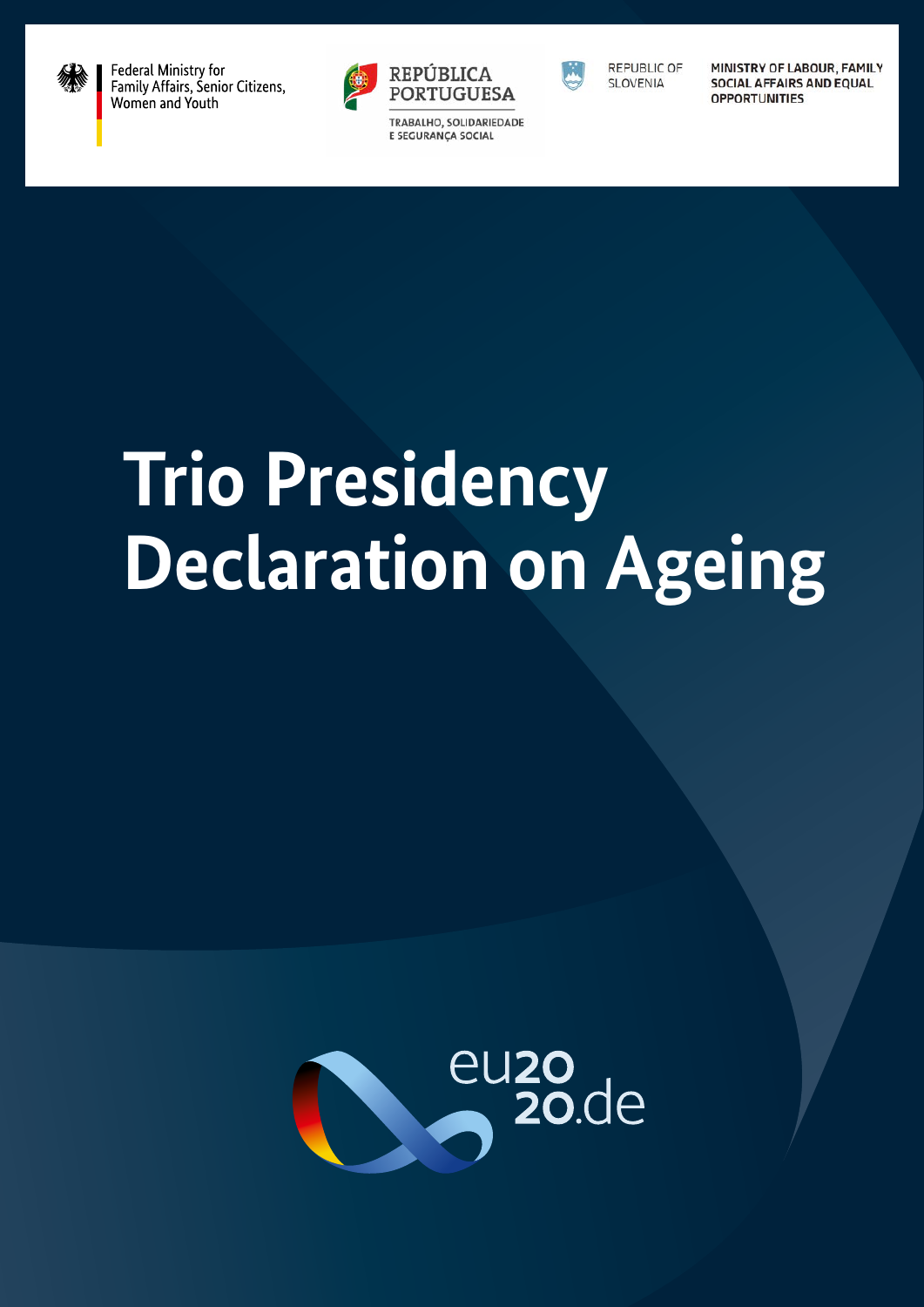**Germany, Portugal and Slovenia, the Member States holding the presidency of the Council of the European Union during the 18-month period from July 2020 to December 2021, hereby present this joint Trio Declaration on Ageing.**

Population ageing is an unprecedented phenomenon in human history. It creates many challenges and opportunities for policy-makers and citizens alike. Demographic changes are at least as important as the challenges in the fields of climate and technological developments. They affect every area of our lives and transform our societies.

Europe is growing older. Longer life expectancies are one major development within the Union, with women's life expectancy at birth being 5.5 years higher than that of men; older persons being the fastest growing age group in the European Union; increased life expectancy being paired with an increase in years of good health. This age group, which is very heterogeneous owing to differences in individual life situations, strives to preserve autonomy throughout old age and increasingly demands a say in determining the way that society should deal with the topic of ageing.

Human rights are inalienable and their enjoyment must be guaranteed independent of age. The protection of human rights is a core value of the European Union and a prerequisite for sustainable and inclusive growth and the functioning of our democracies. Their full enjoyment is one of the key indicators of free, open and just societies. This

founding principle of the European Union also holds true during the current COVID-19 pandemic.

The European Pillar of Social Rights, which sets out, amongst others, principles relating to better living conditions for all people, regardless of their age, must not be challenged during the pandemic. We bear in mind in particular: the right to education, training and lifelong learning (1), which is also stated in the United Nation's Sustainable Development Goal ('SDG') 4; the right in old age to resources that ensure living in dignity (15); the right of timely access to affordable, preventive and curative health care of good quality (16); the right to affordable long-term care services of good quality, in particular home-care and community-based services (18), as well as access to essential services, including digital communication (20). Now we need to ensure that we are all committed to its implementation through the Action Plan.

We – Germany, Portugal and Slovenia – stand united and will act united in our ambition to strive for the full enjoyment of all human rights, for full participation in society, economy, culture and politics and for the well-being of older persons in Europe and the world.

## Recalling

**The European**<sup>1</sup>  **and international human rights framework**<sup>2</sup> that obliges and encourages the international community to guarantee the full

enjoyment of all human rights to everyone, regardless of age or impairments.

<sup>1</sup> The Charter of Fundamental Rights of the European Union, the European Social Pillar, and respective Council Conclusions, i.a. Human Rights, Participation and Well-Being of Older Persons in the Era of Digitalisation (9 October 2020)

<sup>2</sup> International Covenant on Civil and Political Rights, International Covenant on Economic, Social and Cultural Rights, Convention on the Elimination of all Forms of Discrimination Against Women, Convention on the Rights of Persons with Disabilities, the Madrid International Plan of Action on Ageing and its Regional Implementation Strategy for the UNECE Region.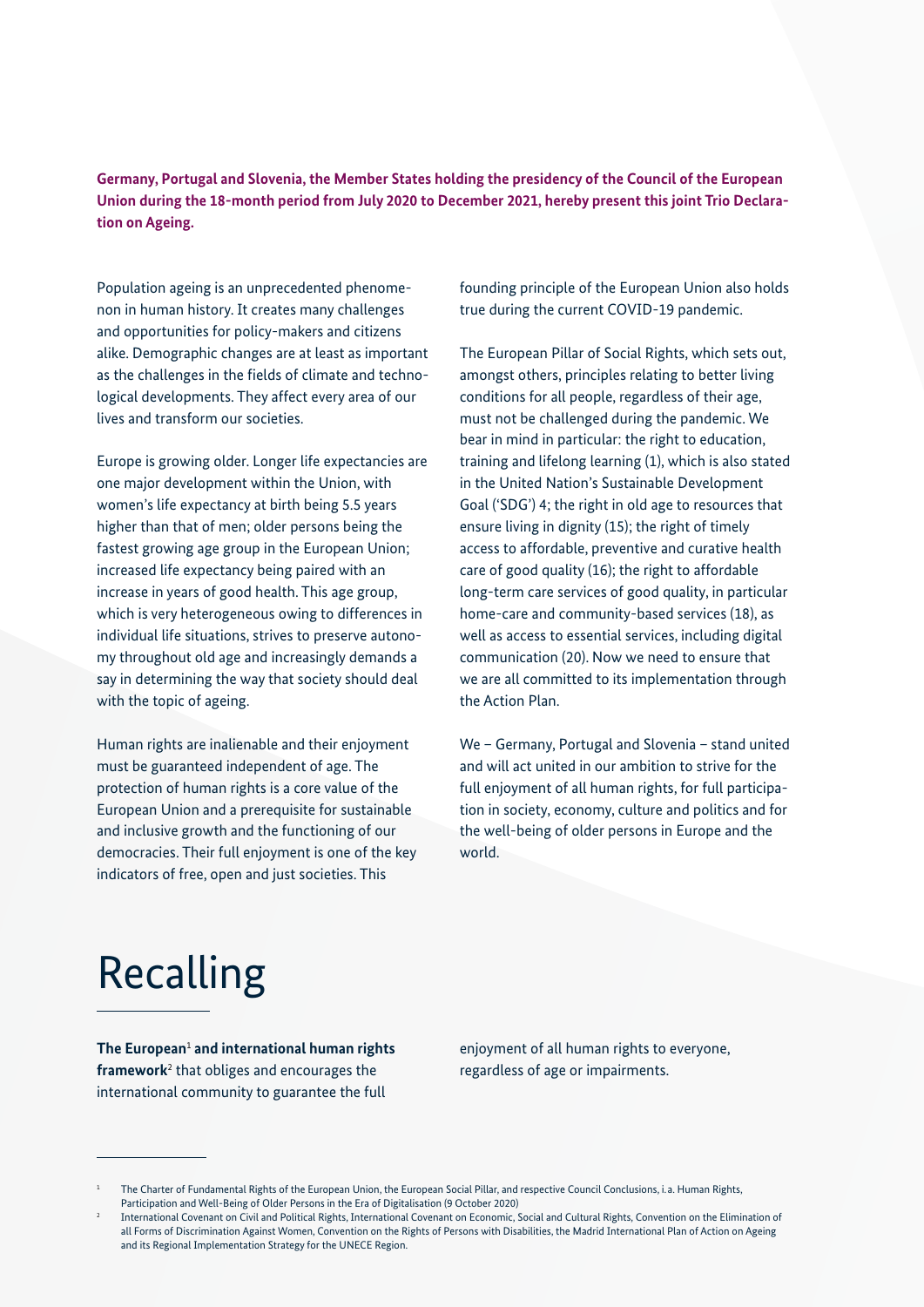### Stressing that

Older age is a result of a long life process. In order to remain active in older age, investments in the process are needed throughout the course of life.

The living conditions of older persons are diverse and may depend, for instance, on their income, state of health, level of education and integration in family and social networks, but also on their gender, sexual orientation and gender identity or an experience of migration and displacement or flight.

Adequate and sustainable social protection systems, including access to quality care services, are of key importance for the life quality and well-being of older persons.

Older persons contribute considerably to the functioning of free and democratic societies. According to Eurostat's publication 'Ageing Europe', older persons dedicate a lot of their time to unpaid work. More than one fifth of older persons in the EU between 65–74 years participate in formal volunteering. People aged 75 and older remain highly engaged, their health permitting. Furthermore, older women in particular provide so-called care work, mainly within their families, be it caring for their partners, dependent people or grandchildren, thereby supporting the middle-aged generation in balancing work and family life. During the COVID-19 pandemic, older persons have taken on tasks for the community, either by returning from retirement as medical or nursing staff, or in voluntary services to relieve others in their everyday lives.

Older persons are among the groups especially affected by COVID-19 and the measures taken to counter the pandemic. They are more likely than all other age groups to suffer from severe health complications as a result of contracting the disease. The measures taken to contain the pandemic, such as social distancing rules, lockdown measures, the closing of institutions, etc., affect older persons to a high degree and questions are raised regarding the worsening of pre-existing pathologies or mental health. Most people living in care homes are elderly and might not be allowed to receive visits from relatives. In addition, many social care institutions have suffered from constraints on account of staff shortages. Older persons living alone face challenges in undertaking everyday tasks, due to lockdown and other measures. Digital health care and out-patient care have been available to a limited degree. Very old persons in particular, often do not have access to and do not participate in digital communication and have therefore faced additional restrictions in terms of social interaction and participation.

Older persons have the right to dignity and the recognition of their contributions to economic performance and society as well as to strengthening intergenerational and intragenerational solidarity.

Older persons have the right to a decent life and full participation in public, social and cultural life, as well as in education and continuous training. Digital involvement increasingly guarantees active participation, not only in times of a pandemic. For some older persons digitalisation can also be an obstacle. Hence, there is a need to improve digital skills and the accessibility of digital services.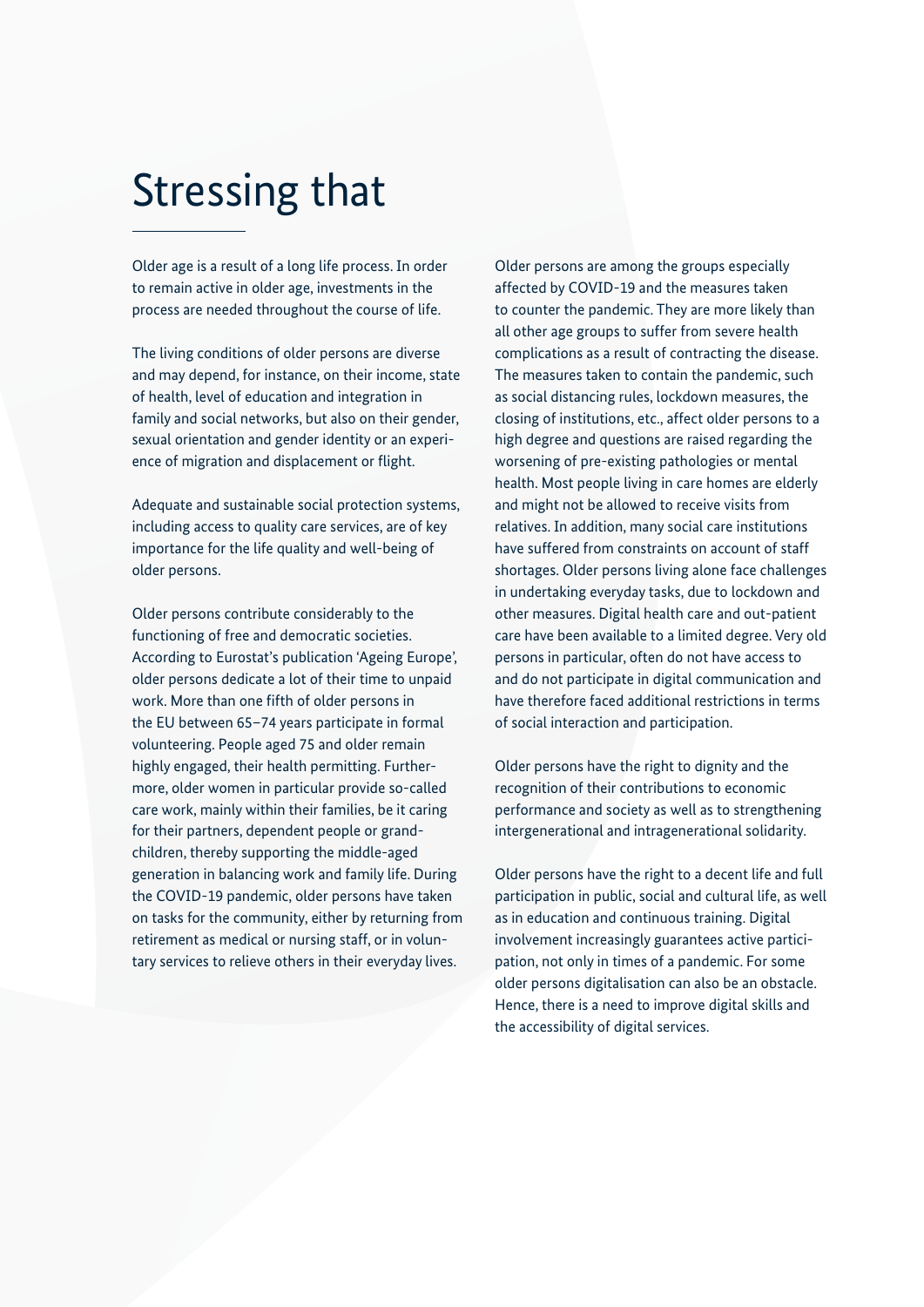### The Trio presidency calls for

- **1.** Adopting an age-integrated, rights-based, life-course perspective approach to ageing, also by dedicating a chapter to the rights of older persons in the European Commission's "Green Paper on Ageing".
- **2.** Mainstreaming ageing in all policy fields in order to help societies and economies adapt appropriately to demographic change with a view to societies that accommodate the needs and interests of all ages, strengthening social inclusion and solidarity between the generations.
- **3.** Adopting a life-course approach to ageing to the benefit of all generations and society as a whole.
- **4.** Following a rights-based approach in shaping exit strategies from the COVID-19 pandemic.
- **5.** Ensuring that the requisite protective measures in times of health crises are proportionate in the extent to which such measures affect older persons' rights and interests, especially their psychological health and quality of life.
- **6.** Access to adequate and sustainable social protection systems and guaranteeing the right to health care, including equal access to health care that is based on an informed and specific consent and basing decisions in medical matters on ethical principles focused on human dignity, the protection of human rights and well-being and the achievement of the highest possible quality of life. Criteria such as a person's age should not be the sole determining factor but should only be applied within the context of a clinical assessment of an individual patient's health condition.
- **7.** A stronger commitment of the EU Member States and the EU Commission to take measures to prevent and combat all forms of violence, abuse, neglect and discrimination against older persons. Violence against women and domestic violence has a particular impact on older women due to them being vulnerable and often lacking adequate support services.
- **8.** The active involvement of older persons in all decision-making processes affecting their lives and the development of mechanisms for the participation of relevant civil society organisations in decision making.
- **9.** The promotion of active and healthy ageing, also by using the positive impact of digital technology in public services, such as health and social services.
- **10.** Closing the digital divide between younger and older generations as well as between older women and men, namely by strengthening different forms of education and training, life-long learning opportunities and the development of skills, including technological and digital skills, which are highly important for participation in the digital world and in social life to foster the autonomy of older persons. Accessibility of digital services should also be developed.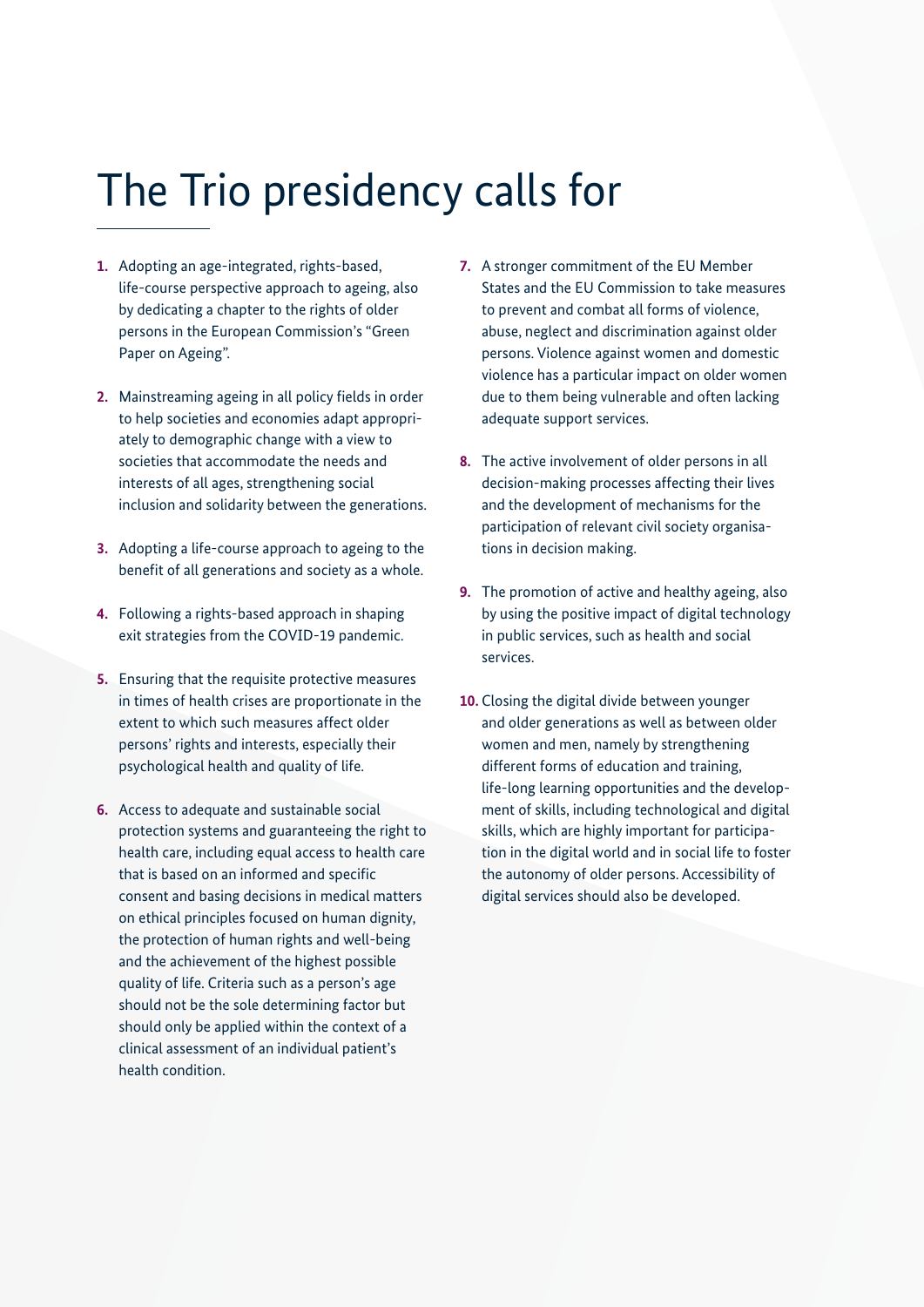- **11.** Dedicating a separate chapter on older persons in the announced 2021 'Action Plan on the Implementation of the European Pillar of Social Rights' to enhance their autonomy and participation in active life.
- **12.** The identification of possible gaps in the international human rights system for older persons and if there are gaps, the development of adequate responses to close them.

To reach these aims, we strive to organise a meeting of the responsible Directors-General of the Member States back to back with a civil society conference in order to start a periodic meeting cycle to improve the exchange of views and coordinate activities in the field of ageing between Member States, when the pandemic permits such meetings.

# Activities to be carried out during the presidencies of Germany, Portugal and Slovenia

#### **GERMANY**

We want to ensure that older persons fully profit from the benefits of digitalisation, bearing in mind that digitalisation is not a panacea but one piece in the puzzle. The COVID-19 pandemic has demonstrated that being cut off from digitalisation often means being cut off from social, cultural economic and political participation. Also, telemedicine can help avoid unnecessary contact and thus reduce the risk of infection, which in turn reduces the risk of severe medical consequences for older persons. We have noticed a divide in digital skills between older men and women and within the older generation, which we strive to close.

To pave the way, we organised together with Age-Platform Europe and BAGSO (the German National Association of Senior Citizens' Organisations) an international online conference with over 1,500 participants from more than 60 countries, including all EU Member States, titled "Strengthening older people's rights in times of digitalisation – lessons learned from COVID19", which took place on 28 and 29 September.

On 9 October, the Council of the European Union adopted Conclusions on "Human Rights, Participation and Well-Being of Older Persons in the Era of Digitalisation" which sets an agenda for the Council for the coming years.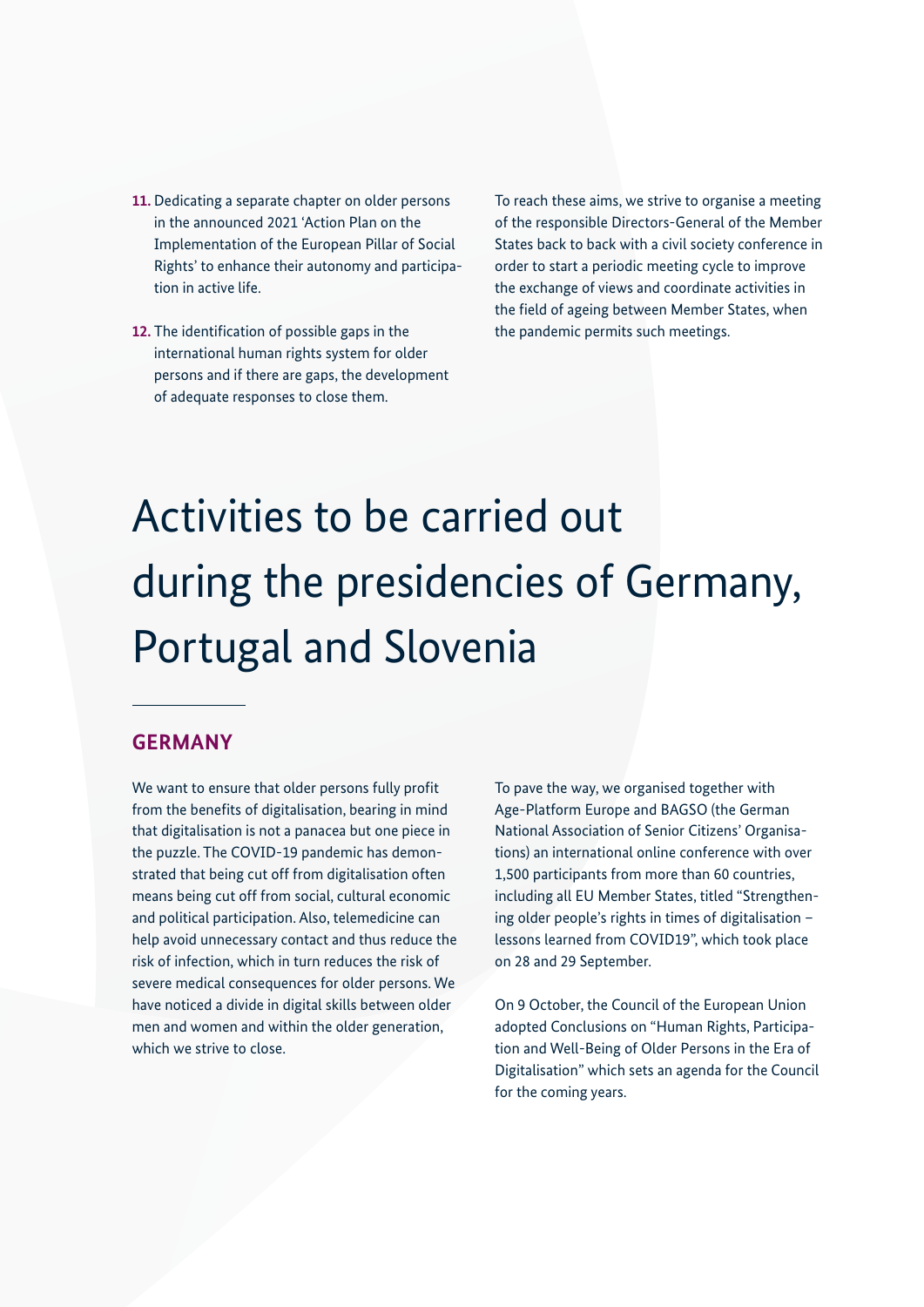#### **PORTUGAL**

Population ageing has important and far-reaching implications across all spheres of society. All age groups make equally important contributions to society and to their communities and families, but older persons can make a valuable contribution by making their knowledge and experience available, especially to younger generations. To ensure that they can remain active and live independent lives for as long as possible, policy measures are needed to support their social, economic and cultural integration in all sectors of society. Ageing-related issues therefore need to be integrated into all policy fields in order to bring societies and economies in line with demographic change and, ultimately, to ensure justice and genuine respect among all age groups and generations. It is with this objective in mind that

Portugal, during its presidency, intends to adopt Council Conclusions about the mainstreaming of ageing in all relevant public policies for active and healthy ageing thus contributing to give a greater focus to this complex cross-cutting issue and to encourage the adoption of initiatives in this area.

We also welcome the European Commission's Green Paper on Ageing, on which we intend to promote a broad debate contributing to raising awareness of the implications in various areas such as pension systems and, at the same time, draw attention to the problems of the elderly and the need to adopt an integrated approach that values their rights and the role they play in society.

#### **SLOVENIA**

The Slovenian presidency will promote the lifecourse approach to ageing by giving it a prominent role in the organised discussions.

The key message of planned activities is that active ageing largely depends on appropriate personal and policy choices and investments throughout the life course. The economic benefits of investing in the well-being of all age groups of the population could significantly slow down the increase of age-related expenditure. The successful life course-based approach to ageing could result in increasing the

healthy life years to the benefit of older persons (creative and active life, full participation in society) and society as a whole (intergenerational solidarity, silver economy, lower age-related costs).

The Slovenian presidency would like to raise awareness among the relevant stakeholders that a life-course approach to ageing could lead to a win-win situation in tackling demographic challenges and creating more sustainable societies.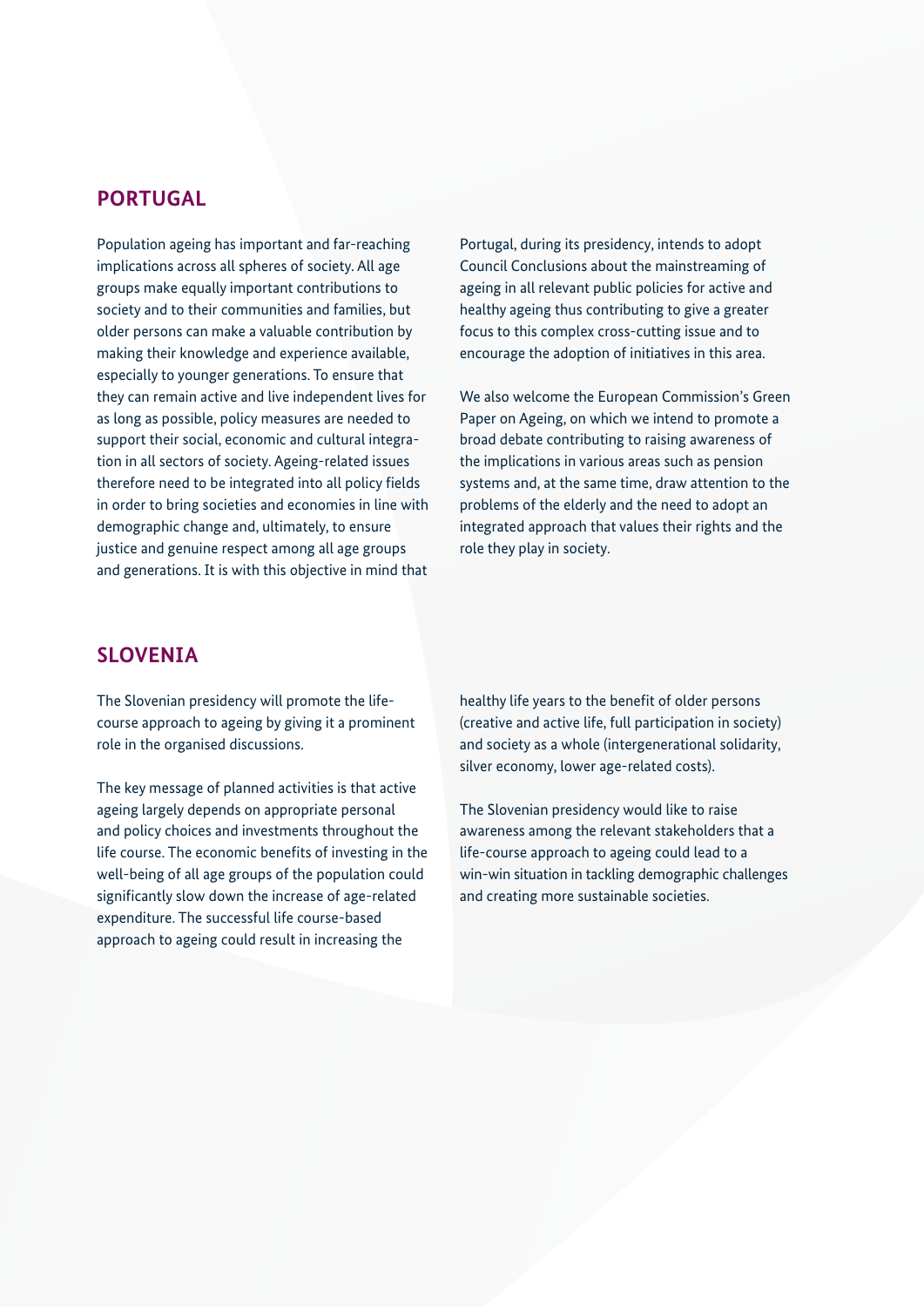# Trio Presidency Declaration on Ageing

#### **DECEMBER 2020**

Germany, Portugal and Slovenia, the Member States holding the presidency of the Council of the European Union during the 18-month period from July 2020 to December 2021, hereby present this Trio Presidency Declaration on Ageing.

Franksla

**Franziska Giffey**

Federal Minister for Family Affairs, Senior Citizens, Women and Youth



Federal Ministry for<br>Family Affairs, Senior Citizens, Women and Youth



**Ana Mendes Godinho** 

Minister of Labour, Solidarity and Social Security





**REPUBLIC OF SLOVENIA** 

MINISTRY OF LABOUR, FAMILY **SOCIAL AFFAIRS AND EQUAL OPPORTUNITIES** 



**Janez Cigler Kralj**

Minister of Labour, Family, Social Affairs and Equal **Opportunities**